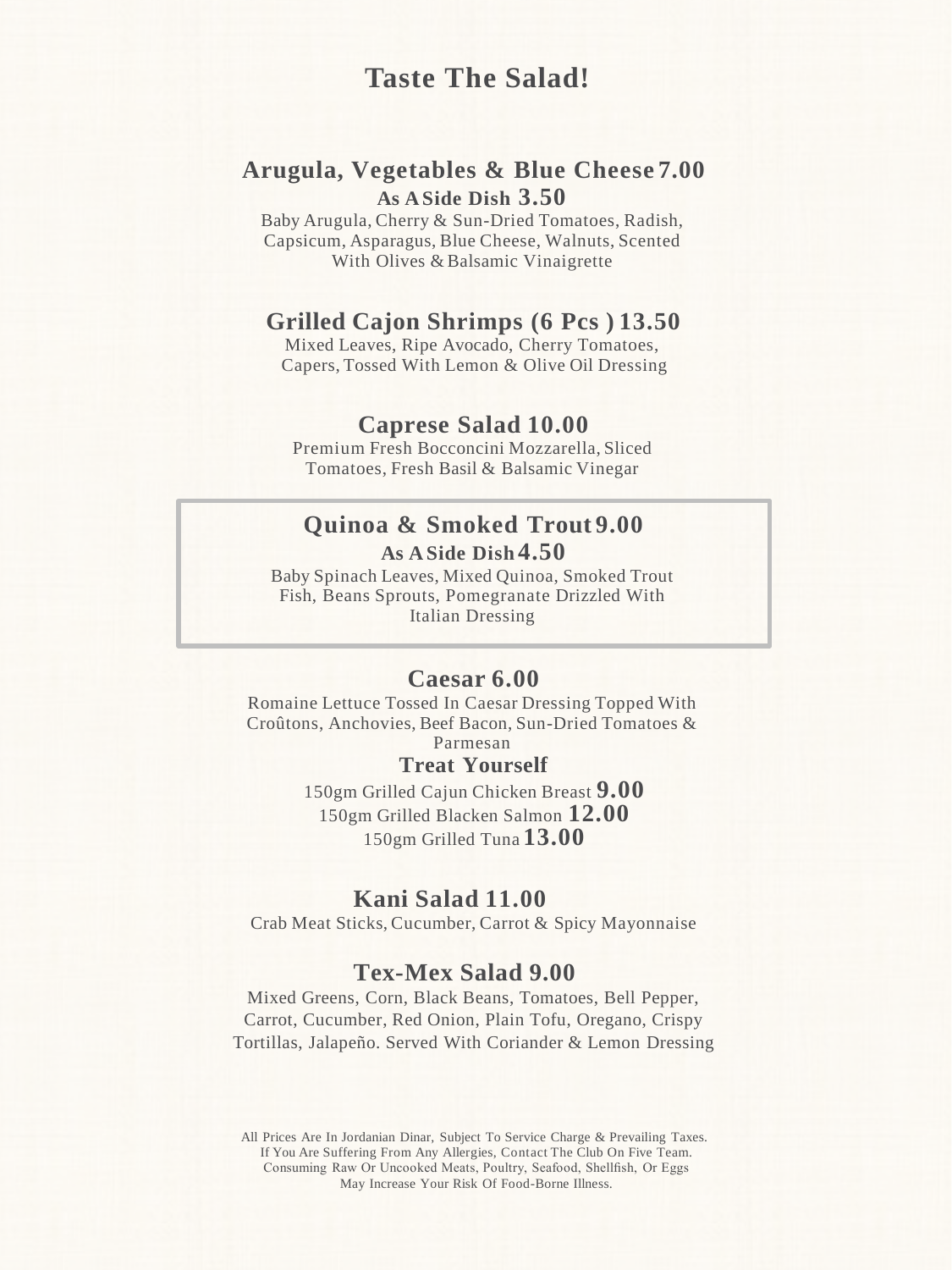## **Share Us With Your Drink!**

## **Cheese 18.00**

Selection Of International Cheese, Walnut, Grapes Spicy Orange Preserves, Savory Crackers, Grissini

## **Crunchy Vegetable Platter 5.00**

Olives & Sun-Dried Tomato, Sour Cream Black Olive Tapenade Dips

# **The Ideal Appetizers**

### **Beef & Chicken Yakitori (4 Skewers) 9.00**

Grilled Marinated With Ginger, Garlic & Soy Sauce

## **Coconut Crumbed Shrimp & Calamari (6 Pcs Each) 13.00**

Golden Fried Shrimp & Calamari With A Dill Mayonnaise Dressing & Pineapple Salsa

## **Vietnamese Spring Rolls 10.00**

Shrimp & Vegetable Spring Rolls With Ginger Soy, Sweet Chili & Garlic Sauce

### **BBQ Chicken Wings (8 Pcs) 6.00**

Blue CheeseDip

## **Nachos 7.00**

Spicy Jalapeños, Refried Beans, Cheddar Cheese, Pico De Gallo Salsa, Sour Cream & Guacamole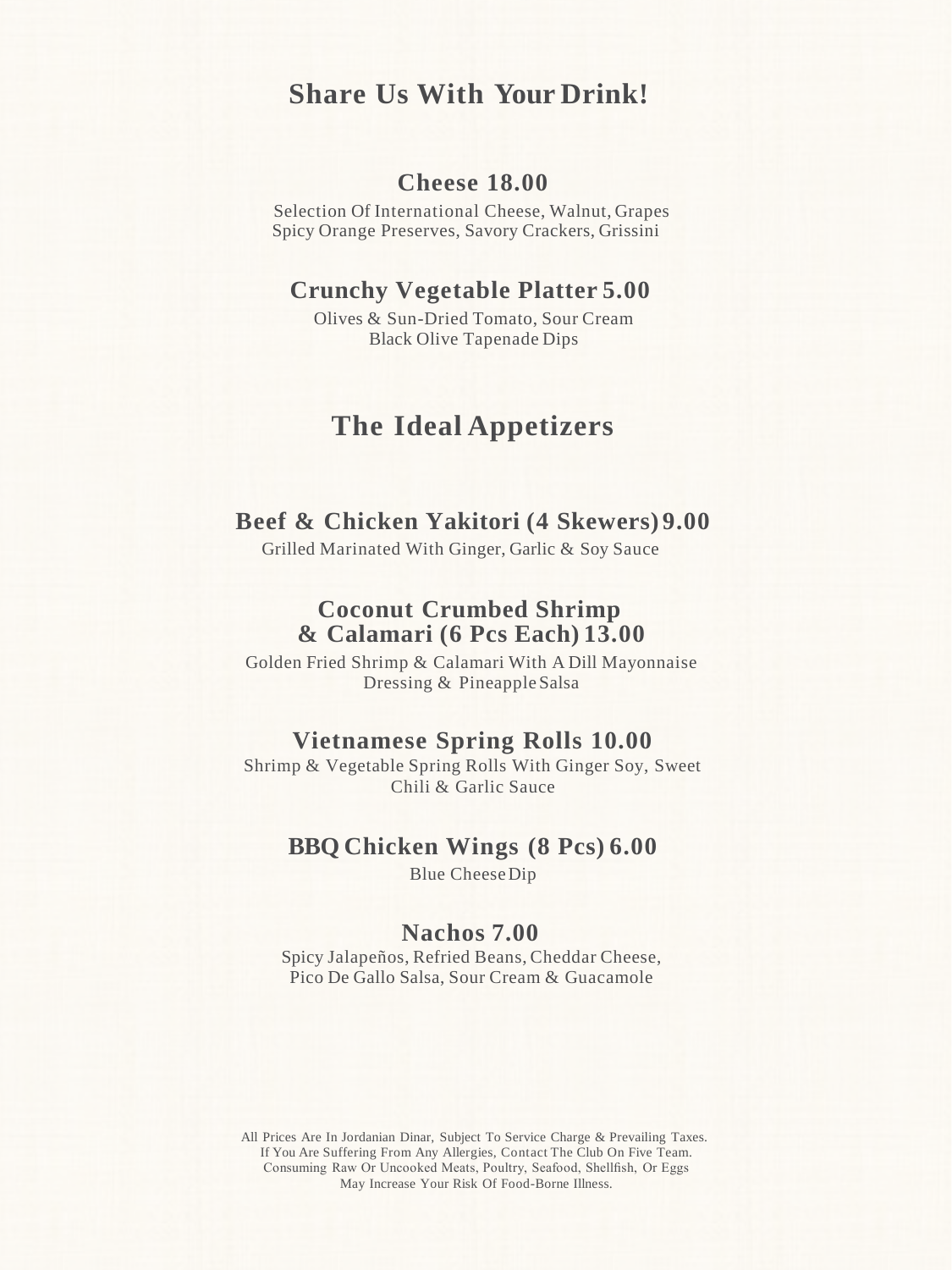# **The Real Deal**

## **Ultimate Burger 12.00**

200gm Beef Patty, Melted Red Cheddar Cheese, Tomatoes, Lettuce In A Sesame Seeded Bap With Caramelized Onions French Fries & Mango Salad With Lime Chili Sauce

### **Surf & Turf Burger 14.00**

200gm Beef Patty, Grilled Shrimps In Creamy Cheddar Sauce, Tomatoes, Lettuce, Gherkin Pickles, Spicy 1000 Island Dressing In A Sesame Seeded Bap. French Fries & Mango Salad With Lime Chili Sauce

### **Vegetable Quesadilla 7.00**

Mixed Fresh Vegetables, Red Cheddar Cheese With

Guacamole, Sour Cream & Tomato Salsa

## **Beef Rib-Eye 24.00**

240gm Premium Black Angus Beef Rib Eye, Grilled Capsicums, Asparagus, Sautéed Spinach, X Large Homemade Potatoes & Peppercorn Sauce

## **Fish 'N' Chips 13.00**

Batter Fried Atlantic Sea Bass Fillet, Tartar Sauce, Mashed Peas,Malt Vinegar & Homemade Fried Potatoes